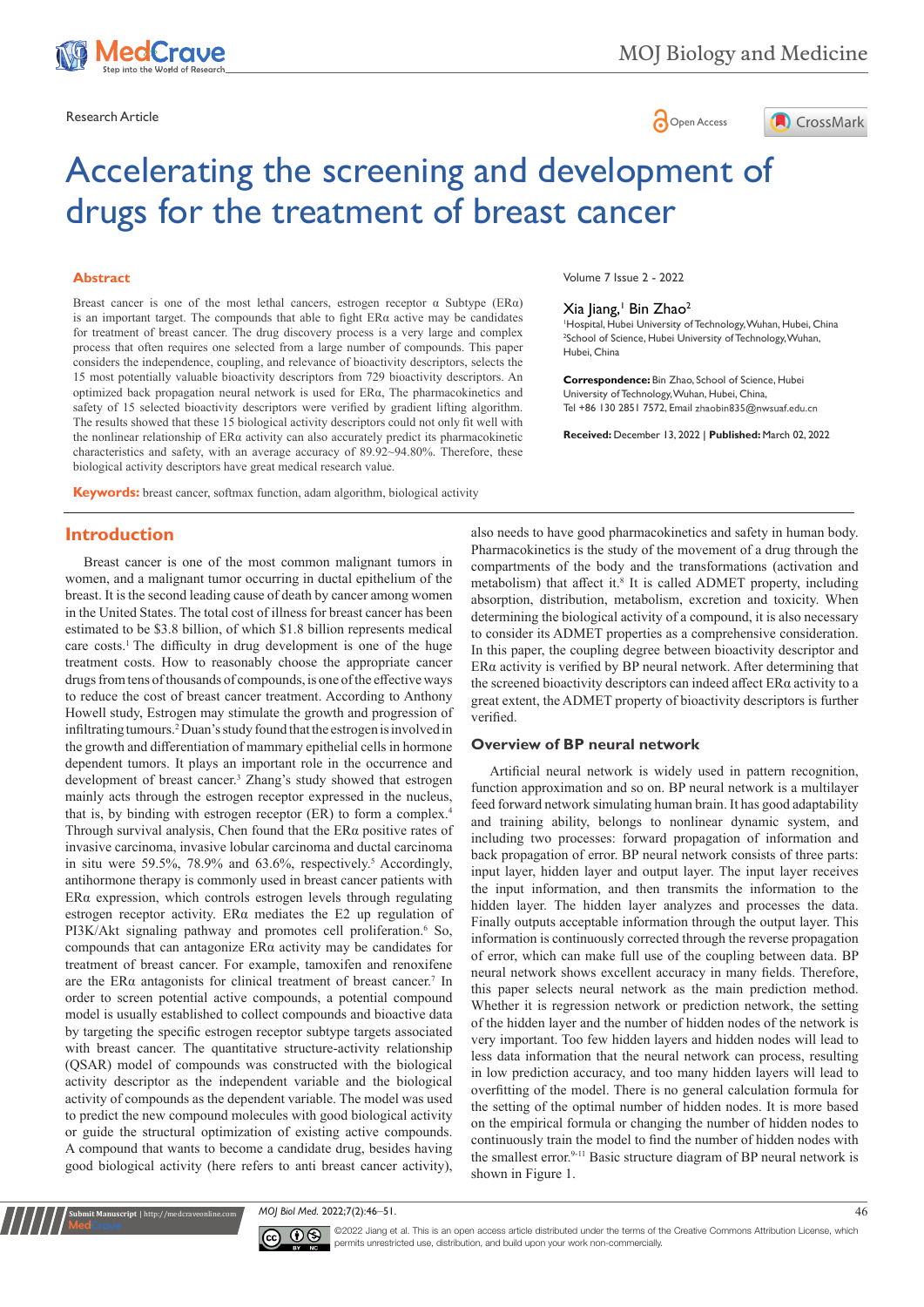

**Figure 1** Basic structure diagram of BP neural network.

The activation function of BP neural network usually uses softmax function to give corresponding weight to each node and transfer information between nodes in the network. In addition, there is an offset weight in the propagation of each layer of network, which is an additional constant of softmax function. We will use softmax function as an activation function of the BP neural network.

The softmax function as follows

$$
S_i = \frac{e^i}{\sum_j e^j}
$$

Its operating principle is shown in Figure 2.



**Figure 2** Principle of Softmax function.

The softmax function in the figure maps the input values between 0,1 with the sum of 1, understanding these values as probabilities of probability, and the node with the highest probability can be selected as the prediction target. The BP neural network algorithm is as follows

Enter layer to the hidden layer

$$
\alpha_h = \sum_{i=1}^d v_{ih} * x_i
$$

The softmax activation function passing through the hidden layer

$$
b_h = f(\alpha_h - \gamma_h)
$$

Hidden layer to the output layer

$$
\beta_j = \sum_{h=1}^q wh_j * b_h
$$

Activation function passing through the output layer

$$
y_j^k = f(\beta_j - \eta_j)
$$

Computing error

$$
E_k = 1 / 2 * \sum_{j=1}^{l} (y_j^{k'} - y_j^{k})^2
$$

Timestep

do while

$$
t \leftarrow t + 1
$$

 $m_0 \, v_0 \, t \leftarrow 0$ 

Computing the gradient

$$
\text{g}_{_t} \leftarrow \nabla_{\theta} f\left(\theta_{_{t-1}}\right)
$$

Update biased first moment estimate

$$
m_t \leftarrow \beta_1 * m_{t-1} + (1 - \beta_1) * g_t
$$

Update biased second moment estimate

$$
v_{t} \leftarrow \beta_{2} * v_{t-1} + (1 - \beta_{2}) * g_{t}^{2}
$$

Compute bias-corrected first moment estimate

$$
\hat{m}_t \leftarrow \frac{m_t}{\left(1-\left(\beta_1\right)^t\right)}
$$

Compute bias-corrected second moment estimate

$$
\hat{v}_t \leftarrow \frac{v_t}{\left(1-\left(\beta_2\right)^t\right)}
$$

Update parameters

$$
\theta_t \leftarrow \theta_{t-1} - \alpha * \frac{\hat{m}_t}{\sqrt{\hat{v}_t + \varepsilon}}
$$

Where  $\alpha$  is the step length,  $\beta_1$ ;  $\beta_2$  is the moment estimation of exponential decay rate, and  $f(\theta)$  is the random objective function of parameter  $\theta$ . Adam algorithm will be used to optimize the parameters of BP neural network in order to accelerate convergence and improve accuracy.

The model is:

**Step 1:** Initialize the network weight and bias, give each network connection weight a small random number, and each neuron with a bias will also be initialized to a random number.

**Step 2:** Forward propagation. Input a training sample, and then calculate the output of each neuron. The calculation method of each neuron is the same, which is obtained by the linear combination of its inputs.

**Step 3:** The gradient descent method is used to calculate the error and carry out back propagation. The weight gradient of each layer is equal to the

Where  $x_i$  is the input,  $v_{ih}$  is the weight of the input layer to the hidden layer,  $\gamma_h$  is the hidden layer valve value,  $w_{hi}$  is the weights between hidden layer and output layer,  $\eta$  is the input layer valve value,  $f(\bullet)$  is the softmax activation function.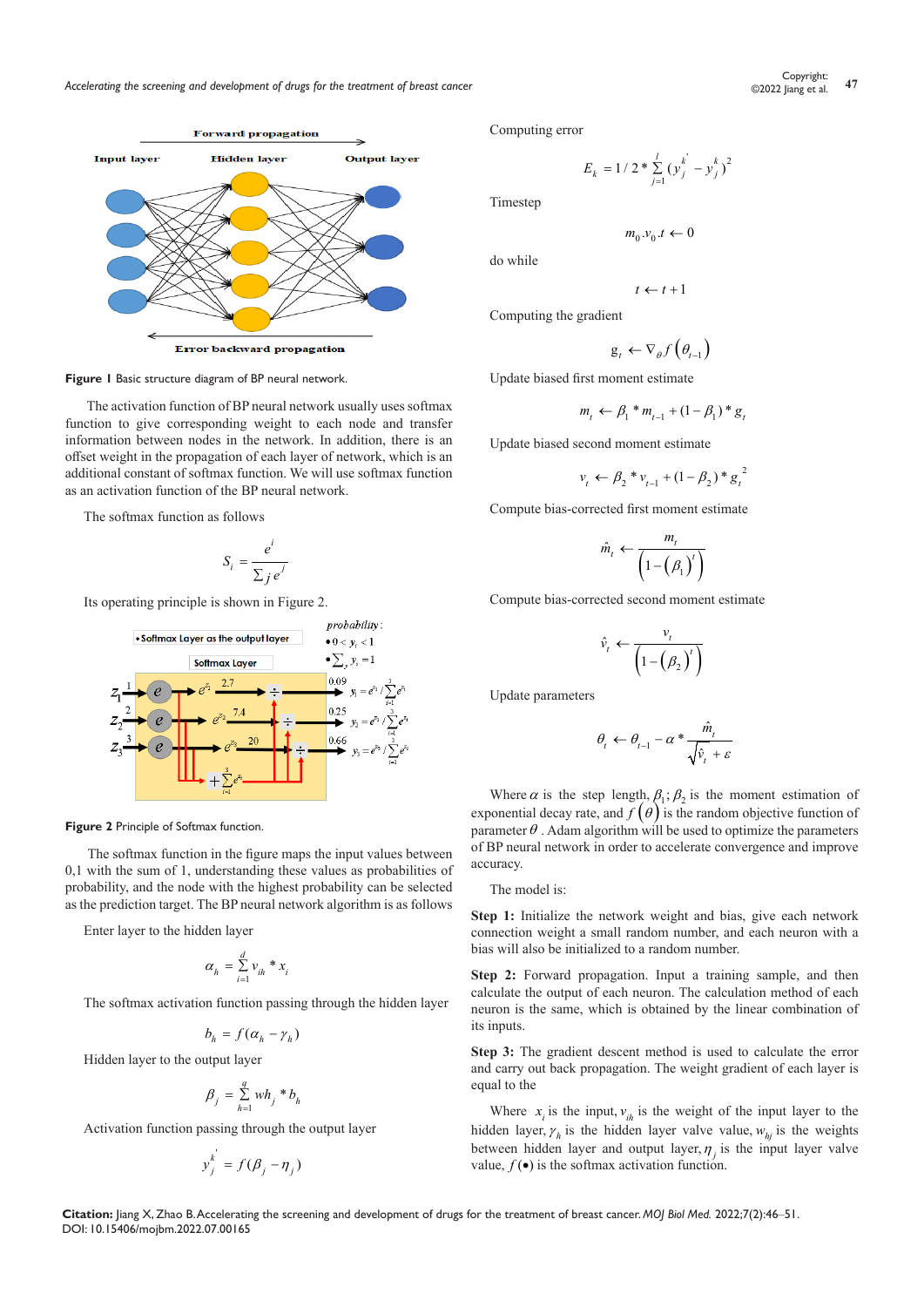In the model training, the gradient optimization algorithm (Adam algorithm) is used to optimize the model to obtain the best results.12

**Adam algorithm:** Initialize 1st, 2st moment vector and input of the connection of the previous layer multiplied by the weight of the layer and the reverse output of the connection of the next layer.

**Step 4:** The weight gradient in the third step is used to adjust the network weight and neural network bias.

**Step 5:** Back propagation, Adam algorithm is used to accelerate the weight adjustment, initialize the moment vector and exponential weighted infinite norm to 0, update the parameters through vector operation, and iterate in t time from step size to 1. Sort errors and return.

**Step 6:** At the end of judgment, for each sample, judge if the error is less than the threshold set by us or has reached the number of iterations. We'll finish training, otherwise, return step 2.

## **Data desccription and preprocessing**

In this paper, the bioactivity description data set is used to verify the ERα activity and ADMET properties respectively. The description dataset contains 729 biological activity descriptors of 1974 compounds. Because the data dimension is too large and contains a large number of repetitions and useless variables, this paper selects 15 most representative biological activity descriptors from the 729 biological activity descriptors of 1974 compounds. Firstly, low variance filtering is used to delete the biological activity descriptors with low information, then considering the correlation and independence between variables, Lasso regression is used to select these variables, and finally considering the coupling degree between variables and ERα activity. The final 15 most representative biological activity descriptors are obtained. The specific steps are as follows:

**Step 1:** Because the variance of variable can reflect the degree of dispersion, the variable with small variance contains little information, which can not provide key and useful information for the construction of the model. Therefore, for 729 biological activity descriptors of 1974 compounds, the variance of 729 variables is calculated and arranged from large to small.

**Step 2:** After cleaning the biological activity descriptors with low information or no information, use the remaining molecular descriptors to further process the repeated information of the data, so as to make the data relatively independent. In this paper, Lasso<sup>13</sup> feature selection method is used to propose a variable from two variables with strong correlation to eliminate duplicate information. The essence of lasso feature selection method is to seek the sparse expression of the model and compress the coefficients of some features to 0, so as to achieve the purpose of feature selection. The parameter estimation of lasso feature selection method is as follows:

$$
\hat{\gamma} = \arg \min_{\gamma}^{2} \parallel y - \sum_{i=1}^{p} x_{i} \gamma_{i} \parallel^{2} + \lambda \sum_{i=1}^{p} |\gamma_{i}|
$$

 $\lambda$  is a nonnegative regular parameter, which represents the complexity of the model. The greater its value, the greater the penalty of the linear model, The size of the regularization parameters was determined by cross-validation.

**Step 3:** Spearman rank correlation coefficient is a nonparametric index to measure the dependence of two variables, which can reflect the coupling degree between variables. This paper uses Spearman rank

correlation coefficient to obtain the final 15 representative biological activity descriptors.

Three screening processes by Figure 3 shows.



**Figure 3a-3c** Three screening processes*.* 

In step 1, 217 biological activity descriptors with variance greater than 1.3 were left.

In step 2, 101 bioactivity descriptors were retained by lasso feature selection.

In step 3, 101 biological activity descriptors are sorted according to Spearman rank correlation coefficient, leaving the most representative 15 biological activity descriptors. The final screening results are shown in Table 1.

ADMET properties are composed of five aspects: absorption, distribution, metabolism, excretion and toxicity.

The corresponding values are provided in the form of two classifications, '1' represents good or yes, and '0' represents poor or no. Comparison table of ADMET properties are shown in Table 2.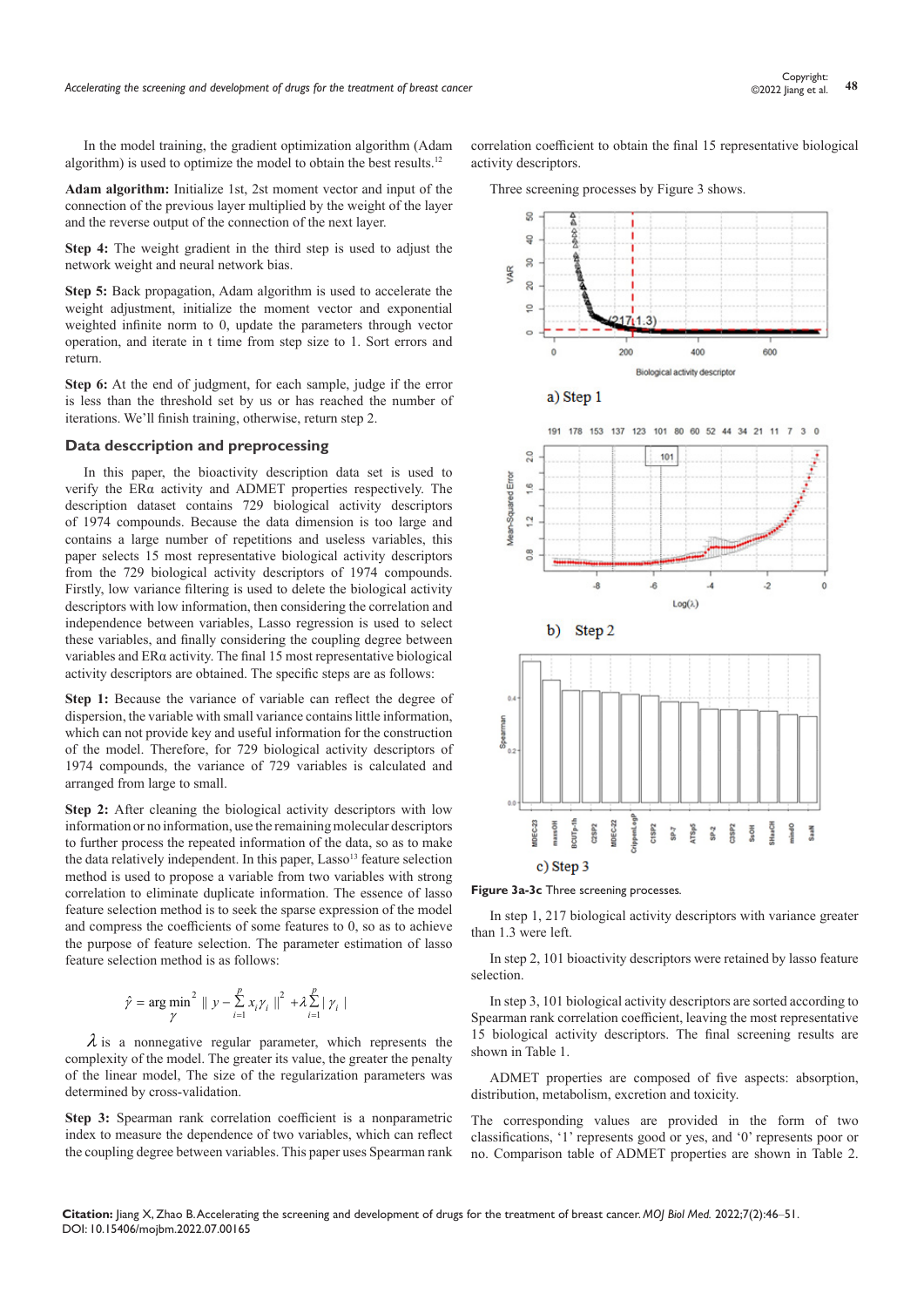*Accelerating the screening and development of drugs for the treatment of breast cancer* **<sup>49</sup>** Copyright:

|  |  | Table I Comparison table of Biological activity descriptor |  |  |  |  |
|--|--|------------------------------------------------------------|--|--|--|--|
|--|--|------------------------------------------------------------|--|--|--|--|

| variable                       | Variable interpretation                                                 |
|--------------------------------|-------------------------------------------------------------------------|
| MDEC-23                        | Molecular distance edge between all<br>secondary and tertiary nitrogens |
| max <sub>OM</sub>              | Maximum atom-type E-State: -OH                                          |
| <b>BCUTplh</b>                 | nlow highest polarizability weighted BCUTS                              |
| C <sub>2</sub> SP <sub>2</sub> | Doubly bound carbon bound to two other<br>carbons                       |
| MDEC <sub>22</sub>             | Molecular distance edge between all<br>secondary carbons                |
| CrippenLogP                    | Crippen's LogP                                                          |
| C <sub>1</sub> SP <sub>2</sub> | Doubly hound carbon bound to one other<br>carbon                        |
| SP7                            | Simple path, order 7                                                    |
| ATS <sub>p</sub> 5             | ATS autocorrelation descriptor, weighted by<br>polarizability           |
| SP <sub>2</sub>                | Simple path, order 2                                                    |
| C <sub>3</sub> SP <sub>2</sub> | Doubly bound carbon bound to three other<br>carbons                     |
| SsOH                           | Sum of atom-type E-State: -OH                                           |
| <b>SHaaCH</b>                  | Sum of atom-type H E-State: CH                                          |
| mindO                          | Minimum atom-type E-State: =O                                           |
| SaaN                           | Sum of atom-type E-State: N                                             |
|                                |                                                                         |

**Table 2** Comparison table of ADMET properties

| 0      | describe                                          |
|--------|---------------------------------------------------|
| Caco-2 | Permeability of small intestinal epithelial cells |
| CYP3A4 | Metabolize                                        |
| hFRG   | Cardiotoxic                                       |
| HOB    | Oral bioavailability                              |
| MN     | Genotoxic                                         |

#### **Model training and prediction**

In order to avoid over fitting and improve the generalization ability of the model, $14$  we cut the remaining 15 bioactivity descriptors into 80% of the training set and 20% of the test set. Considering the coupling and the nonlinear relationship between the data, the neural network is used for training and prediction, the training set is used to set the model parameters, and the test set is used to calculate the default accuracy and verify the rationality of the model. When training the model, we should also consider the convergence speed of the model. Neural network is a complex structure with large amount of calculation. When there are too many input variables in the input layer and the amount of data is too large, gradient optimization algorithm is usually used to accelerate the convergence speed of neural network. Adam algorithm is used for model optimization in this paper. The results are as follows:

As can be seen from Figure 4, The red line is the logarithm of ERα, the blue line is the regression prediction result of neural network with one hidden layer, and the black line is the regression prediction result of neural network with two hidden layers. Among them, when the hidden layer is 1, the mean square error of prediction is 0.696, and when the hidden layer is 2, the mean square error of prediction is 0.759. Obviously, when the hidden layer is 1, the regression prediction

result is more accurate, and the good prediction accuracy shows that the  $ER\alpha$  activity can be controlled by controlling the 15 biological activity descriptors selected in this paper, so that we can inhibit the ERα activity.



#### **Figure 4** The predict of Adam-BPNNet.

In order to ensure that the selected bioactivity descriptors have good medical properties, the ADMET properties of these 15 bioactivity descriptors were verified. The commonly used machine learning methods are used for multiple prediction to eliminate contingency.15-17 ROC curve shown in Figure 5.



**Figure 5a-5c** ROC curve of each classification method.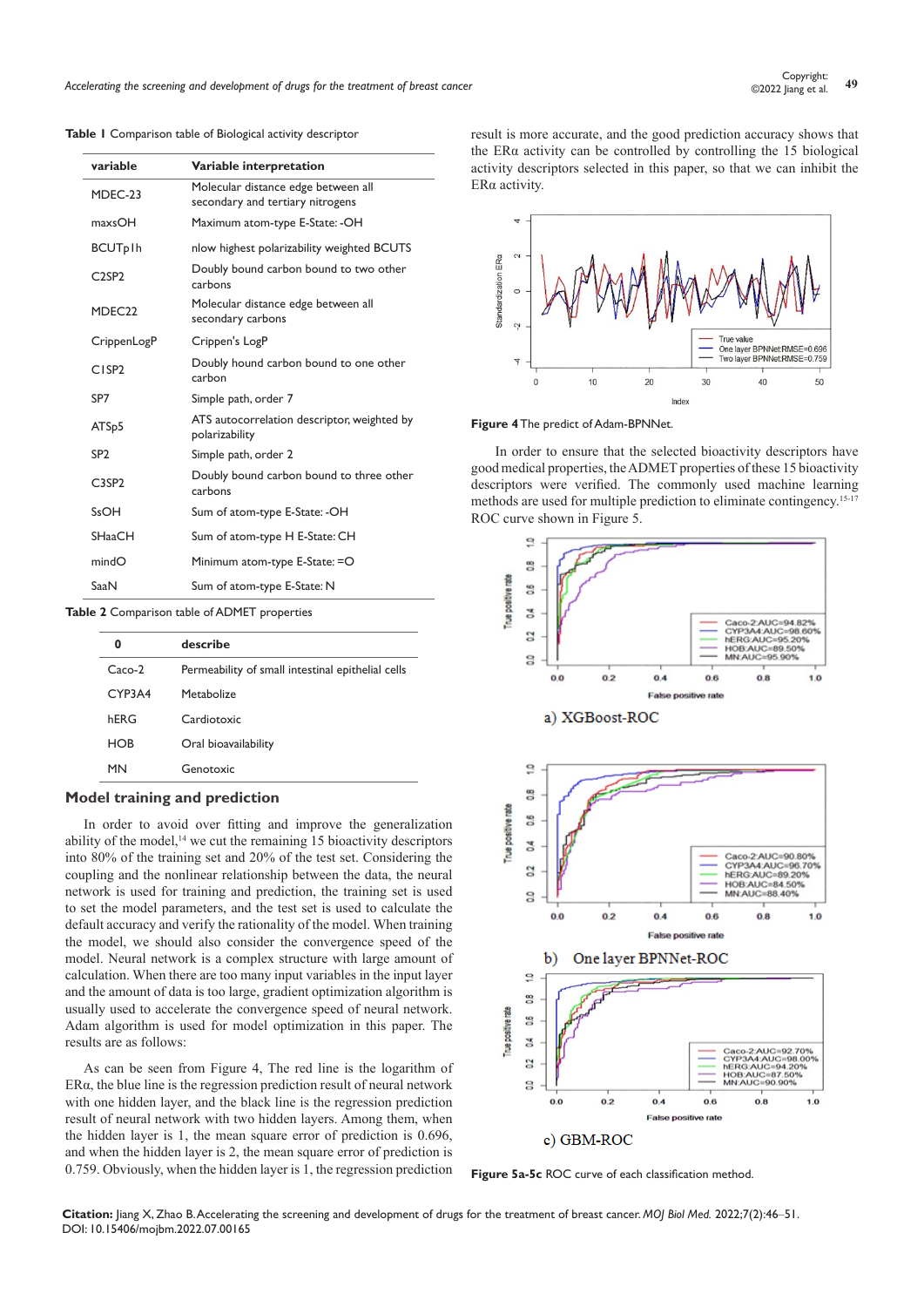It can be seen from Table 3 that the three models show very high prediction accuracy, as the table shows that the average accuracy of XGBoost is 0.948, the average accuracy of GBM is 0.927, the average accuracy of Adam-BPNNet is 0.899. Among the five metric variables that determine the pharmacokinetics, as well as the safety properties. The three models show that CYP3A4 is highly coupled with 15 biological activity descriptors, the coupling degrees are 0.986, 0.980 and 0.967 respectively. HOB is the lowest coupled with one biological activity descriptor, the coupling degrees are 0.895, 0.875 and 0.845 respectively. The pharmacokinetic and safety fit levels of the 15 biological activity descriptors selected in the article in the three models are between 0.8992 and 0.948, which are relatively stable. The average expression of drug permeability, absorption, metabolism, cardiotoxicity, genotoxicity and 15 biological activity descriptors reached more than 0.872. This shows that the 15 biological activity descriptors selected in this paper can not only reflect ERα activity to a great extent, It can also reflect good ADMET properties.

| <b>Classifier</b> | <b>AUC</b>    |
|-------------------|---------------|
|                   | Caco-2: 0.948 |
|                   | CYP3A4: 0.986 |
| <b>XGBoost</b>    | hERG: 0.952   |
|                   | HOB: 0.895    |
|                   | MN: 0.959     |
|                   | Caco-2: 0.927 |
|                   | CYP3A4: 0.980 |
| GBM               | hERG: 0.942   |
|                   | HOB: 0.875    |
|                   | MN: 0.909     |
|                   | Caco-2: 0.908 |
|                   | CYP3A4: 0.967 |
| Adam-BPNNet       | hERG: 0.892   |
|                   | HOB: 0.845    |
|                   | MN: 0.884     |

## **Conclusion**

The results show that the 15 biological activity descriptors selected in this paper can predict  $ER\alpha$  activity with a low mean square error of 0.676, which indicates that there is a high coupling between them. In addition, they can also reflect the properties of ADMET at an average level of 0.8992~0.948, so they have good medical value. The development of anti breast cancer drugs is a complex and long process. In this process, it is necessary to test the effects of drugs containing various biological components on target cells. If all the combined drugs are tested, it will be a long process. In order to improve the development cycle and cost of anti breast cancer drugs, we can consider using these bioactive descriptors to synthesize breast cancer resistant compounds.

Because the experimental data are limited, the influence of these 15 bioactive descriptors on the activity of other target cells is not considered. Therefore, the bioactive descriptors selected in this paper have limitations in the effect of breast cancer. Furthermore, lasso

feature selection method is used to screen bioactivity descriptors, which may omit some important bioactivity descriptors.

When the synthetic breast cancer drugs are synthesized, the best value or range of bioactive descriptors can further reduce the development cost and development cycle of anti breast cancer drugs. Therefore, in this paper, we can further study the best values of various bioactive descriptors. At the same time, we also hope that the variable screening method and validation method can be applied to more biopharmaceutical processes.

## **Conflict of interest**

We have no conflict of interests to disclose and the manuscript has been read and approved by all named authors.

## **Acknowledgment**

This work was supported by the Philosophical and Social Sciences Research Project of Hubei Education Department (19Y049), Hubei Province, China.

#### **References**

- 1. [Elixhauser A. Costs of breast cancer and the cost-effectiveness of breast](https://pubmed.ncbi.nlm.nih.gov/1778705/#:~:text=Mass screening using mammography can,per year of life saved.)  cancer screening. *[International Journal of Technology](https://pubmed.ncbi.nlm.nih.gov/1778705/#:~:text=Mass screening using mammography can,per year of life saved.) Assessment in Health Care*[. 2009;7\(4\):604–615.](https://pubmed.ncbi.nlm.nih.gov/1778705/#:~:text=Mass screening using mammography can,per year of life saved.)
- 2. [Howell A. Clinical evidence for the involvement of oestrogen in the](https://www.cambridge.org/core/journals/proceedings-of-the-royal-society-of-edinburgh-section-b-biological-sciences/article/abs/clinical-evidence-for-the-involvement-of-oestrogen-in-the-development-and-progression-of-breast-cancer/E781B43EC5A0D5FCC210A997B)  [development and progression of breast cancer.](https://www.cambridge.org/core/journals/proceedings-of-the-royal-society-of-edinburgh-section-b-biological-sciences/article/abs/clinical-evidence-for-the-involvement-of-oestrogen-in-the-development-and-progression-of-breast-cancer/E781B43EC5A0D5FCC210A997B) *Biological Sciences.* [1989;95:49–57.](https://www.cambridge.org/core/journals/proceedings-of-the-royal-society-of-edinburgh-section-b-biological-sciences/article/abs/clinical-evidence-for-the-involvement-of-oestrogen-in-the-development-and-progression-of-breast-cancer/E781B43EC5A0D5FCC210A997B)
- 3. Duan XN, Bai WP. China consensus on the safety management of endometrial endometrium in patients with breast cancer treated with selective estrogen receptor modulators. *Journal of Capital Medical University*. 2021;42(4):672–677.
- 4. Zhang R, Du QL. Osteoglycin inhibits proliferation of luminal breast cancer cells by up regulating estrogen receptor expression. *Chinese Journal of basic and clinical medicine*. 2021;28(1):1–7.
- 5. Chen Q, Meng G, Huang W. The prognostic relationship between ER and PR expression in breast cancer and affecting the positive rate in association. *Journal of Clinical and Experimental Pathology*. 2016;32(1):13–18.
- 6. Zhu XX, Yang HY. Estrogen receptor subtypes α and β expression and clinical significance in breast cancer. *China Clinical Oncology and rehabilitation*. 2014,21(6):766–768.
- 7. Liu R, Zhao J. Estrogen receptor subtype ERα; ERβ expression in breast cancer. *China Journal of Gerontology*. 2012;32(16):3389–3390.
- 8. Smith T. *Pharmacokinetics*. Cambridge: Cambridge University Press; 2016. p. 562–577.
- 9. Wang XM, Chen R, Qiao B. Application of BP neural network in tea disease classification and recognition. *Guizhou Science.* 2020;38(4):93– 96.
- 10. Cao YF, Zhao YJ. Research on computer intelligent image recognition echnology based on ga-bp neural network. *Applied Laser*. 2017;37(1):139– 143.
- 11. Qi Y. *Experimental study on ndvi inversion using gps-r remote sensing based on bp neural network*. Xuzhou: China University of Mining and Technology; 2018.
- 12. [Kingma D, Ba J. A Method for stochastic optimization. 3rd International](https://dblp.org/rec/journals/corr/KingmaB14.html)  [Conference for Learning Representations; San Diego. 2015.](https://dblp.org/rec/journals/corr/KingmaB14.html)
- 13. Adcock B, Hansen A. *The LASSO and its Cousins*. Cambridge University Press; 2021. p. 129–141.
- 14. Li H. *[Statistical learning methods \(in Chinese\).](https://www.abebooks.co.uk/Statistical-learning-methods-Hang-.9787302275954-Tsinghua/11912102979/bd)* Beijing: Tsinghua [University Press; 2012.](https://www.abebooks.co.uk/Statistical-learning-methods-Hang-.9787302275954-Tsinghua/11912102979/bd)